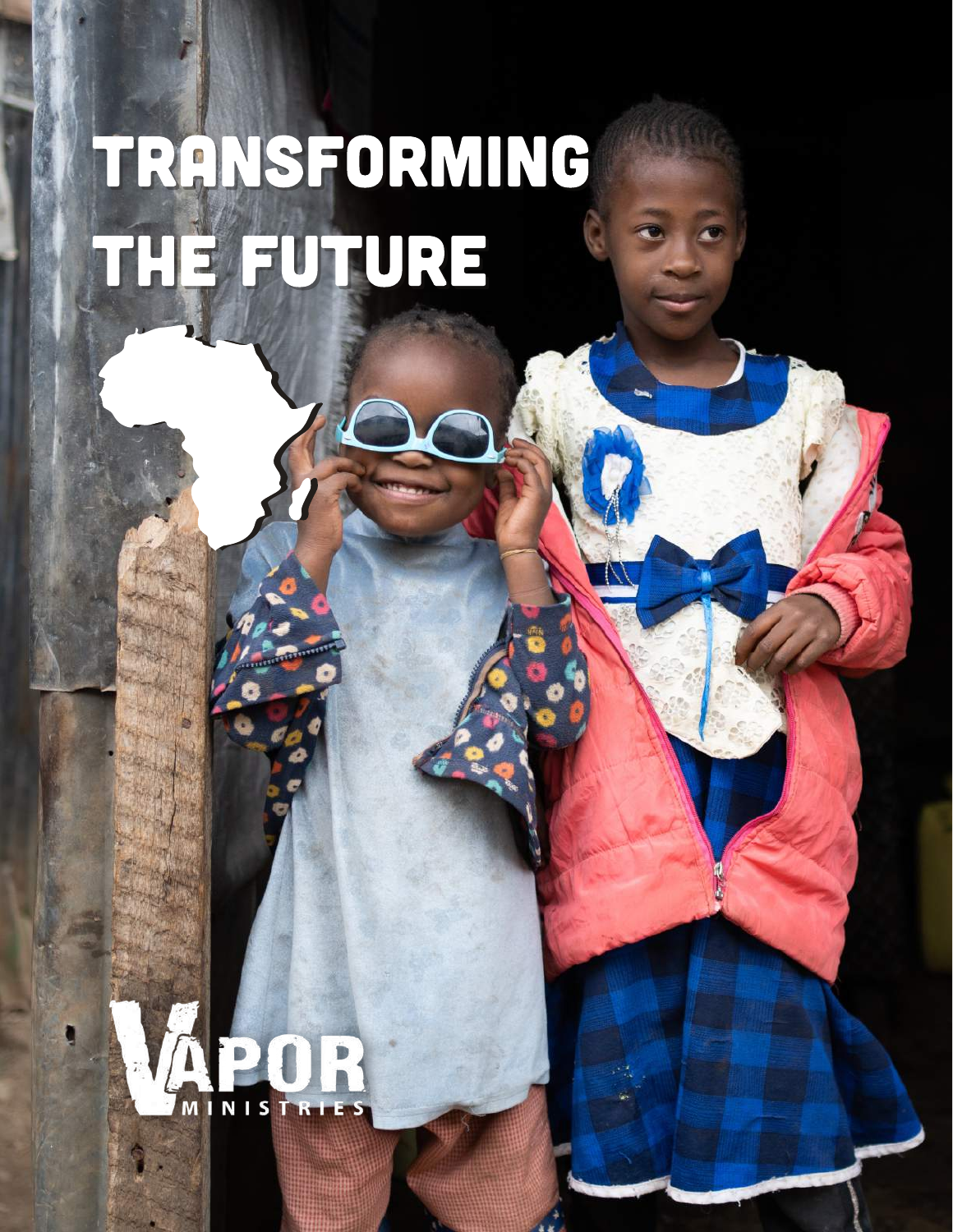# 2021 IMPAGT

55,000,000+ CUPS OF CLEAN WATER PROVIDED

 $2019$ 

1,000,000+ MEALS SERVED

213,000+ HEALTH SERVICES PROVIDED

566,000+ GOSPEL IMPRESSIONS MADE

hp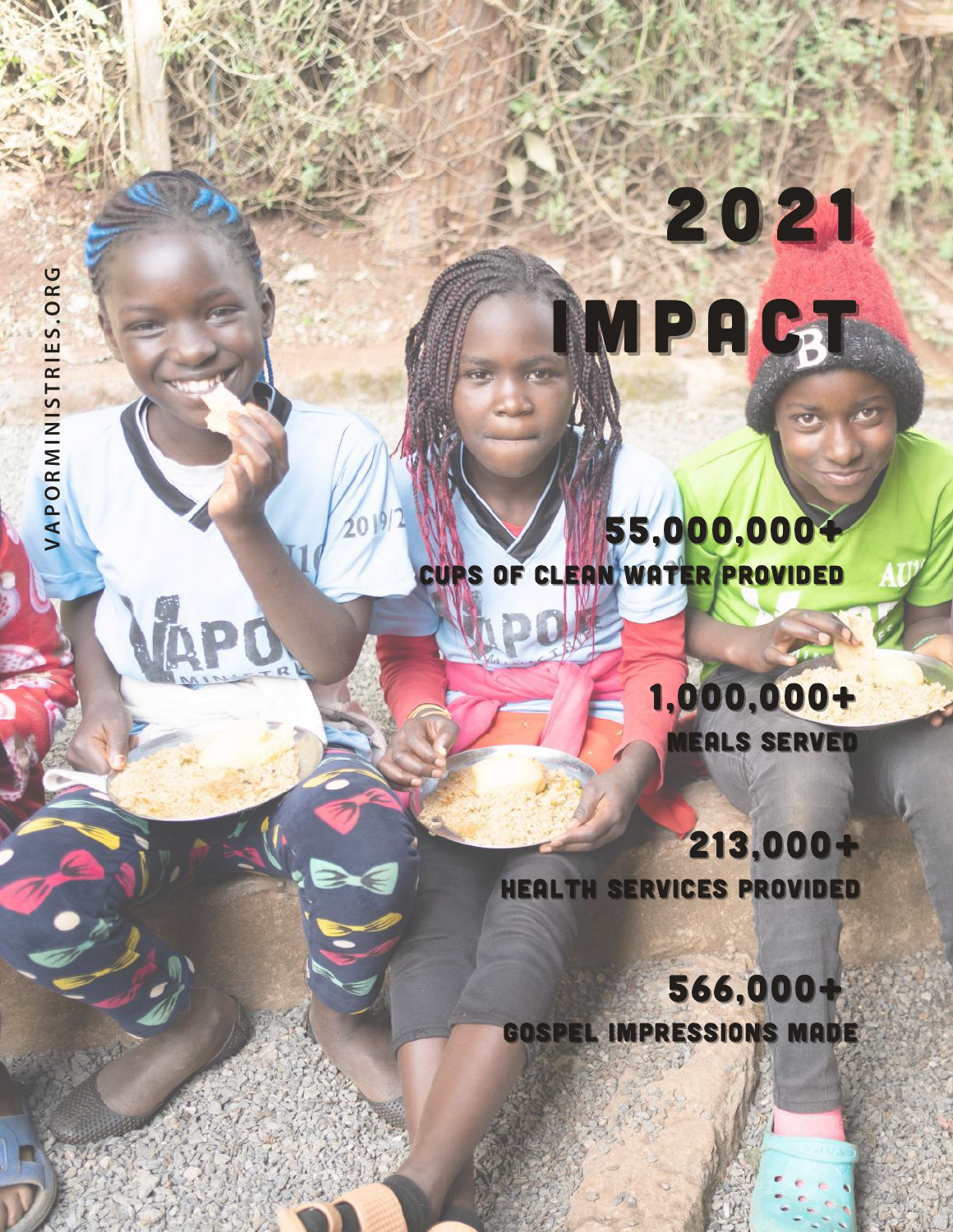### Holistic **COMMUNITY** transformation

#### **SPIRITUAL OUTREACH**

You are advancing the gospel and raising up indigenous missionaries. Through relevant discipleship, the hope of Jesus is multiplying in the darkest corners.



#### **SOCIAL OUTREACH**

You are bringing clean water, accessible food, vital health services, and quality education to the poorest of the poor.

#### **ECONOMIC OUTREACH**

Your partnership provides indigenous employment, job training, leadership development, & farming education impacting entire communities' economies.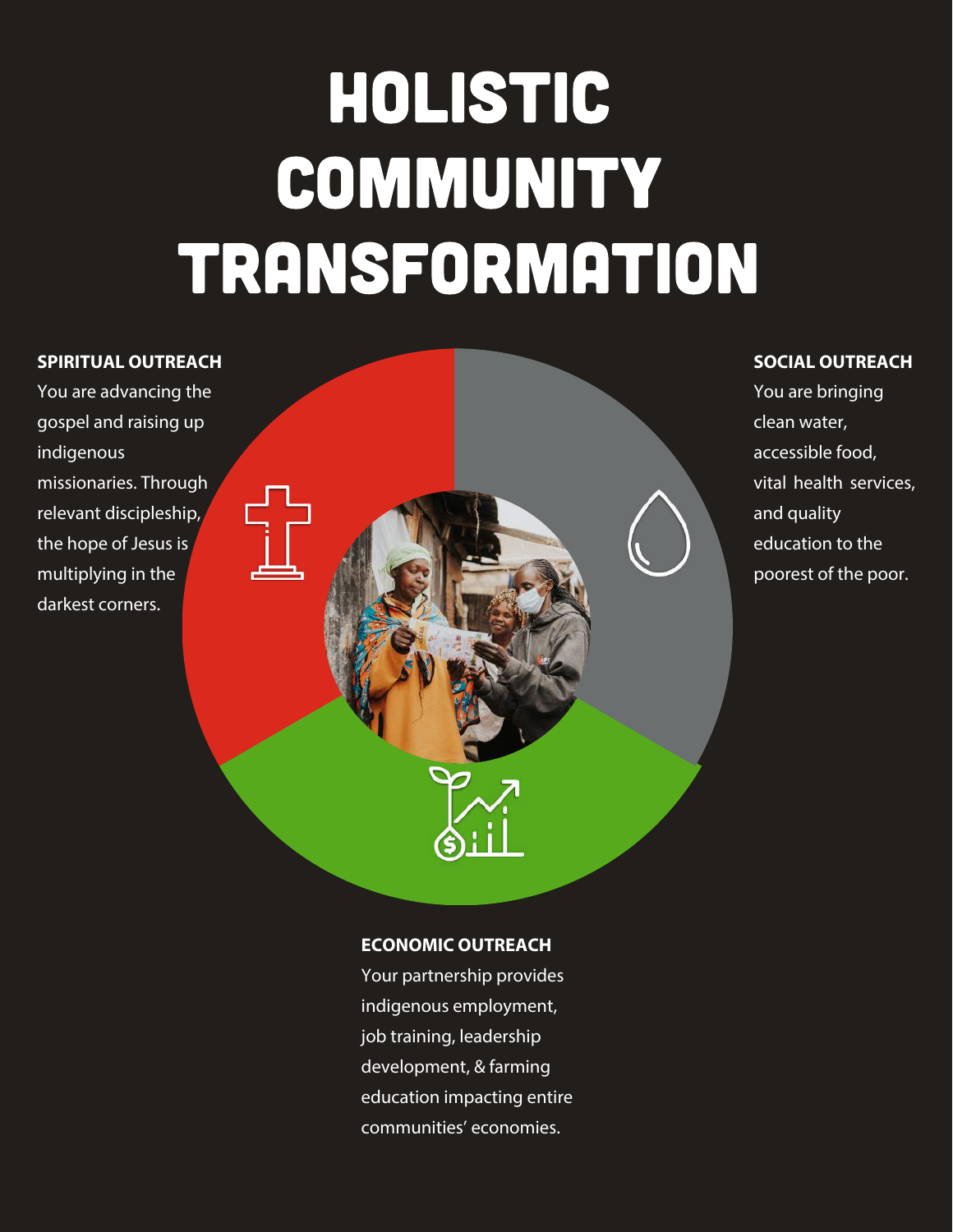## simple help saves

Hunger vanishes with a simple meal. Illness dries up with a simple medication. Thirst is vanquished with a simple cup of water.



### SAVING LIFE AND LIMB IN AFRICA 2022 Funding Need \$308,000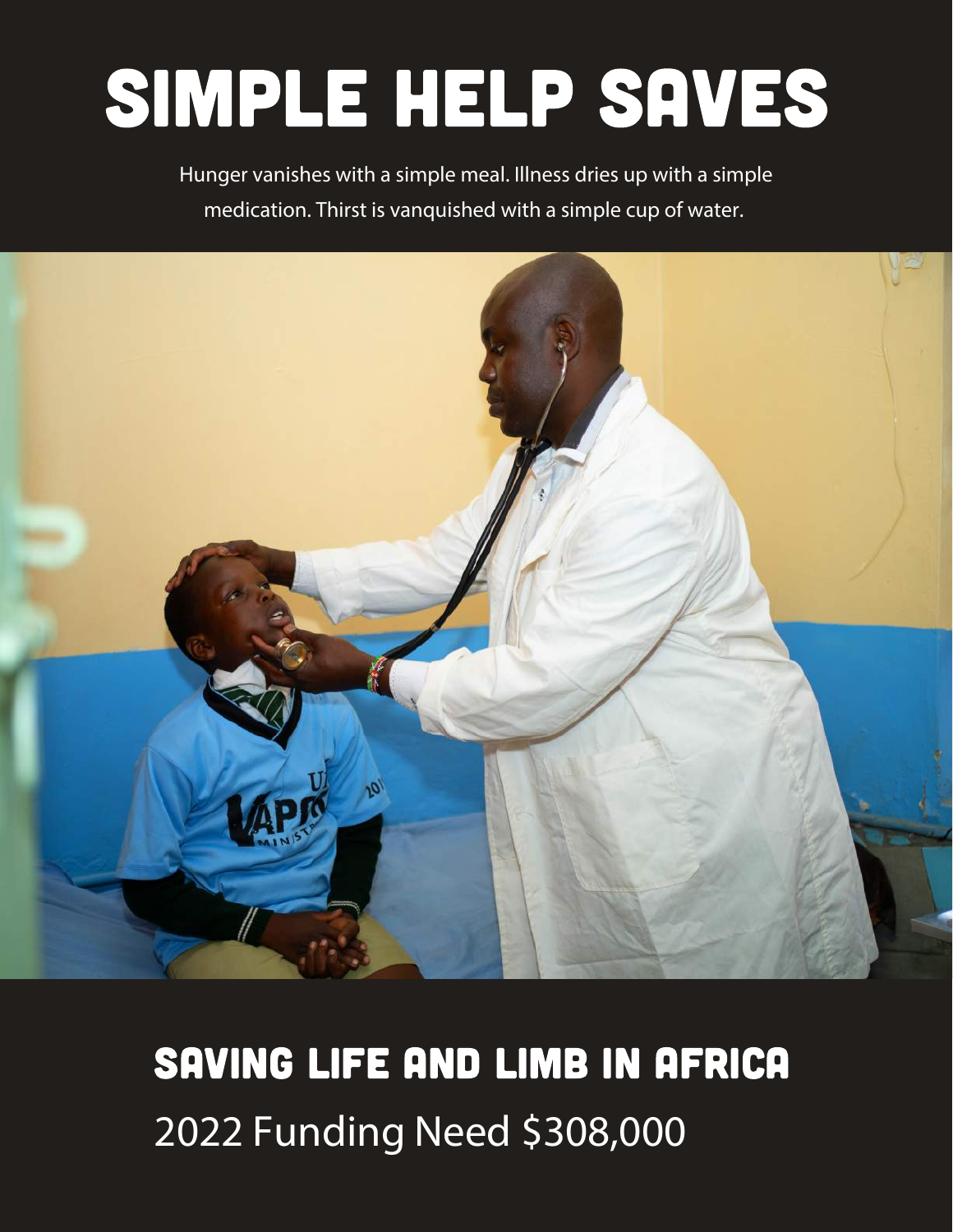### deepening disciples

Gospel seeds are sprouting. Disciples are developing. Fruit for heaven is ripening.



### ADVANCE THE GOSPEL IN AFRICA 2022 Funding Need \$295,000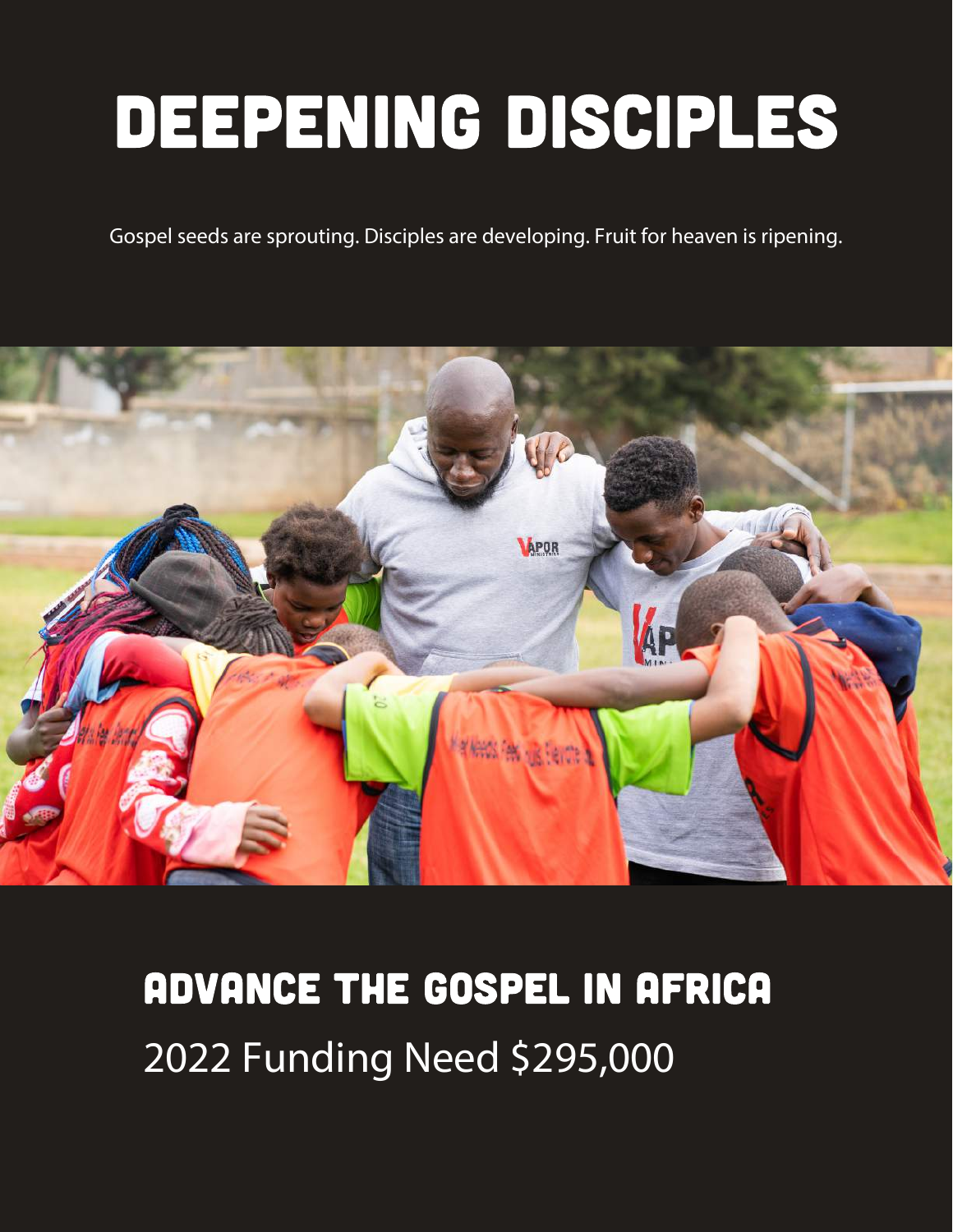## empowering the eager

Raw talent plus opportunity equals flourishing families.



### ECONOMIC DEVELOPMENT IN E. AFRICA 2022 Funding Need \$53,000